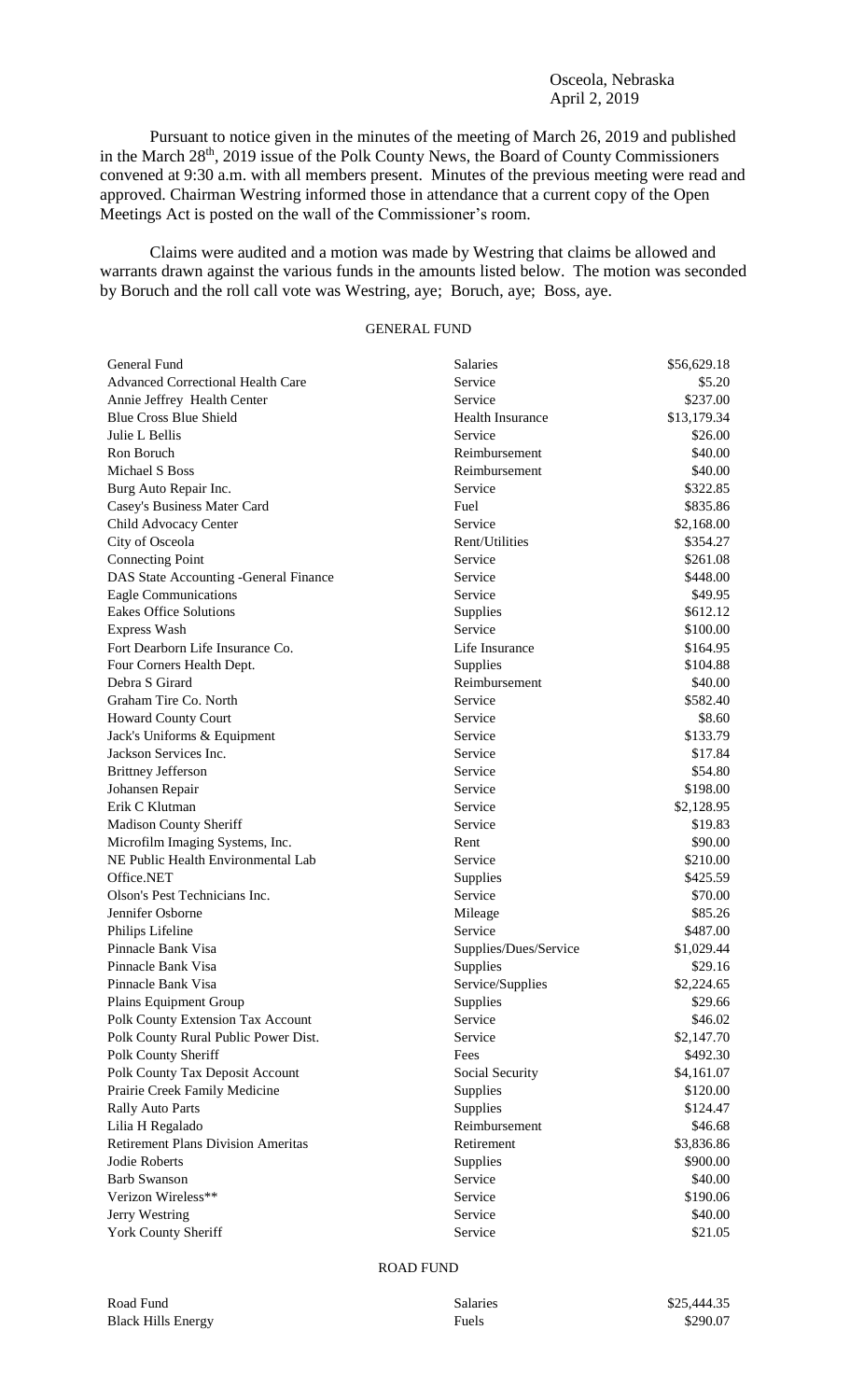| Blue Cross Blue Shield                    | <b>Health Insurance</b> | \$4,676.54  |
|-------------------------------------------|-------------------------|-------------|
| Carl's Skrap                              | Service                 | \$36.00     |
| Matthew J Gustafson                       | Reimbursement           | \$57.50     |
| John Deere Financial                      | Service                 | \$125.26    |
| Fort Dearborn Life Insurance Co.          | Life Insurance          | \$82.40     |
| Johnson Sand & Gravel Co. Inc.            | <b>Supplies</b>         | \$16,615.96 |
| Nebraska Department of Revenue            | Fuel Tax                | \$139.00    |
| Osceola Implement & Supply Inc.           | <b>Supplies</b>         | \$116.15    |
| Overhead Door Co of Columbus              | <b>Supplies</b>         | \$227.50    |
| Polk County Rural Public Power District   | <b>Utilities</b>        | \$423.51    |
| Polk County Tax Deposit Account           | Social Security         | \$1,913.30  |
| <b>Retirement Plans Division Ameritas</b> | Retirement              | \$1,650.00  |
| Dan Theis                                 | Service                 | \$40.00     |
| Windstream                                | Service                 | \$173.01    |

#### SENIOR CENTER FUND

| Senior Center Fund                        | <b>Salaries</b> | \$1,584.00 |
|-------------------------------------------|-----------------|------------|
| Carl Brown                                | Mileage         | \$156.00   |
| City of Stromsburg                        | Rent            | \$100.00   |
| Fort Dearborn Life Insurance              | Life Insurance  | \$4.15     |
| Good Samaritan Society-Osceola            | Service         | \$155.00   |
| <b>Polk County Social Security</b>        | Social Security | \$121.18   |
| <b>Retirement Plans Division Ameritas</b> | Retirement      | \$93.42    |
| Karla Shafer                              | Mileage         | \$208.80   |
| STR, LLC                                  | Rent            | \$250.00   |
| <b>Stromsburg Senior Center</b>           | Refund          | \$25.00    |

#### INHERITANCE TAX FUND

| Fritz Valuation & Appraisal, LLC | Fees            | \$4,580.00 |
|----------------------------------|-----------------|------------|
| Juror Fees                       | Mileage/Fee     | \$2,419.60 |
| Midland Telecom Inc.             | Equipment       | \$3,919.27 |
| MIPS Inc.                        | Service         | \$464.68   |
| Pinnacle Bank Visa               | <b>Supplies</b> | \$5.69     |
| Jodie Roberts                    | Reimbursement   | \$201.66   |
|                                  |                 |            |

## 911 EMERGNCY MANAGEMENT FUND

| Windstream                           | Service          | \$245.25 |
|--------------------------------------|------------------|----------|
|                                      | WEED FUND        |          |
| James Carlson                        | Reimbursement    | \$40.00  |
| Polk County Rural Public Power Dist. | <b>Utilities</b> | \$54.87  |

The following fees for the month of March were earned by the various offices and submitted to the County Treasurer. County Treasurer receipts show fees earned were credited to the appropriate county funds.

| Dwaine W. Ladwig, County Sheriff | \$1,429.66 |
|----------------------------------|------------|
| Debra S. Girard, County Clerk    | \$6,853.57 |

The County Jail Report for the month of March was reviewed by the Board and approved.

Senior Services Program Manager Karla Shafer presented a contract for food services with Kim Chollar of Coaches' Corner. The one year contract was drafted with the assistance of Aging Partners. The contract was reviewed by the Board and by County Attorney Colling who suggested some minor changes to the draft. Action on the contract was tabled until a revised agreement can be presented.

Sheriff Ladwig presented additional information regarding the purchase of a new patrol pickup for the department thru the state bid process, including the trade-in value of one of the Ford Interceptors currently in the Sheriff's Department's fleet. A motion was made by Boss to authorize Sheriff Ladwig to purchase a new patrol vehicle thru the state bid process and to trade in one of the Ford Interceptors currently used by the Sheriff's Dept. The motion was seconded by Westring and the roll call vote was Boss, aye; Westring, aye; Boss, aye.